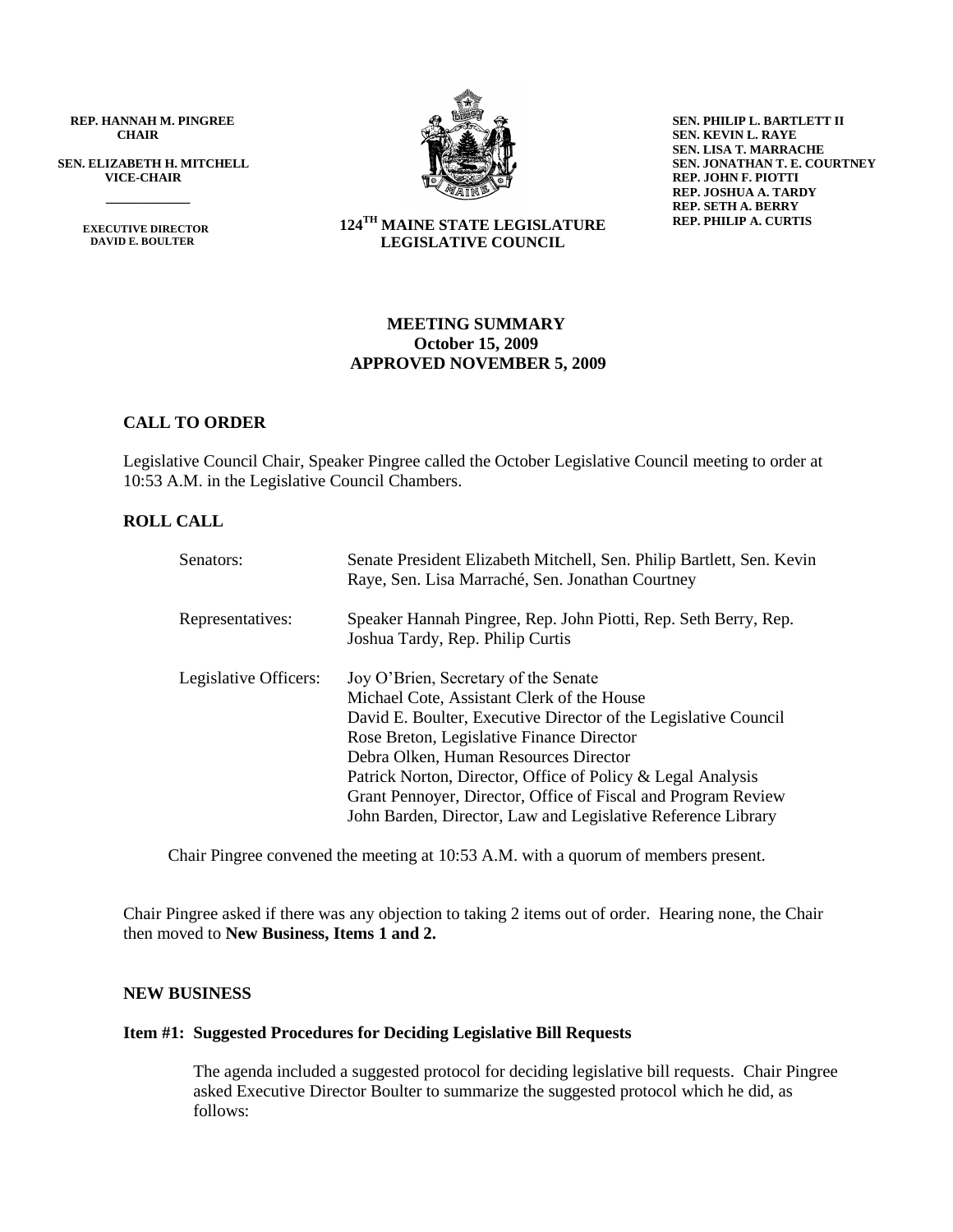- 1. Under the terms of the Maine Constitution, Section 1 of Article IV, Part Third, Legislative Power, the business of the second regular session must be limited to budgetary matters; legislation in the Governor's call; legislation of an emergency nature admitted by the Legislature; legislation referred to committees to study and report by the Legislature in the first regular session; and legislation presented to the Legislature by written petition of the electors (direct citizen initiative).
- 2. Under the 124th Legislative Council's Rules of Procedure, any action of the Council requires the affirmative vote of at least 6 members.
- 3. Under Rule 203 of the Joint Rules of the 124th Legislature, any vote of the Legislative Council to accept or reject a bill or resolve for introduction under the procedures established under the Joint Rules must be taken by the yeas and nays, and that vote must be recorded and made available for public inspection.
- 4. Under Rule 217 of the Joint Rules, a bill that has been introduced and finally rejected in a regular or special session may not be introduced in a subsequent session of the same Legislature except by a vote of 2/3 of both chambers. Therefore, determinations as to the relevancy of Rule 217 are within the purview of the presiding officers, not the Legislative Council.

## **Suggested Protocol for deciding legislative bill requests**

- A. The Legislative Council will review bill requests alphabetically by policy area. An exception to this order of review may be made for bill requests for which an ASL Interpreter is required for persons who are deaf or hard of hearing. Those bills will be taken out of order at a time during the meeting when an interpreter is available.
- B. For procedural consistency, when voting on a bill request, the initial motion on a bill will be presumed to be a motion to accept the bill request for introduction into the second regular session along with a second to that motion. (Yea is to let in a bill; nay is to reject the bill for introduction). Also for procedural consistency, unless otherwise stated, each motion is presumed to have been made by the vice-chair of the Legislative Council, seconded by the chair.
- C. In order to review all legislative requests in a timely manner, voting will be by electronic vote or a show of hands, with each Council Member's vote on each bill being recorded. The record of each vote will be made available for public inspection following the meeting.
- D. If a bill request has been identified by the Revisor as requiring a ruling under Joint Rule 217, the Legislative Council may vote to accept that bill for introduction, conditional upon a subsequent ruling by the presiding officers. Absent a vote to accept the bill, the bill is presumed to have been turned down by unanimous vote of the Legislative Council.
- E. Legislative sponsors and others are welcome to observe the Council's deliberations on the bill requests, but discussion of the requests will be confined to Council Members. Discussion of a bill request among Council Members will be limited to whether it is appropriate for introduction under Constitutional provisions for second regular session bills, and will not speak to the merits of the bill itself.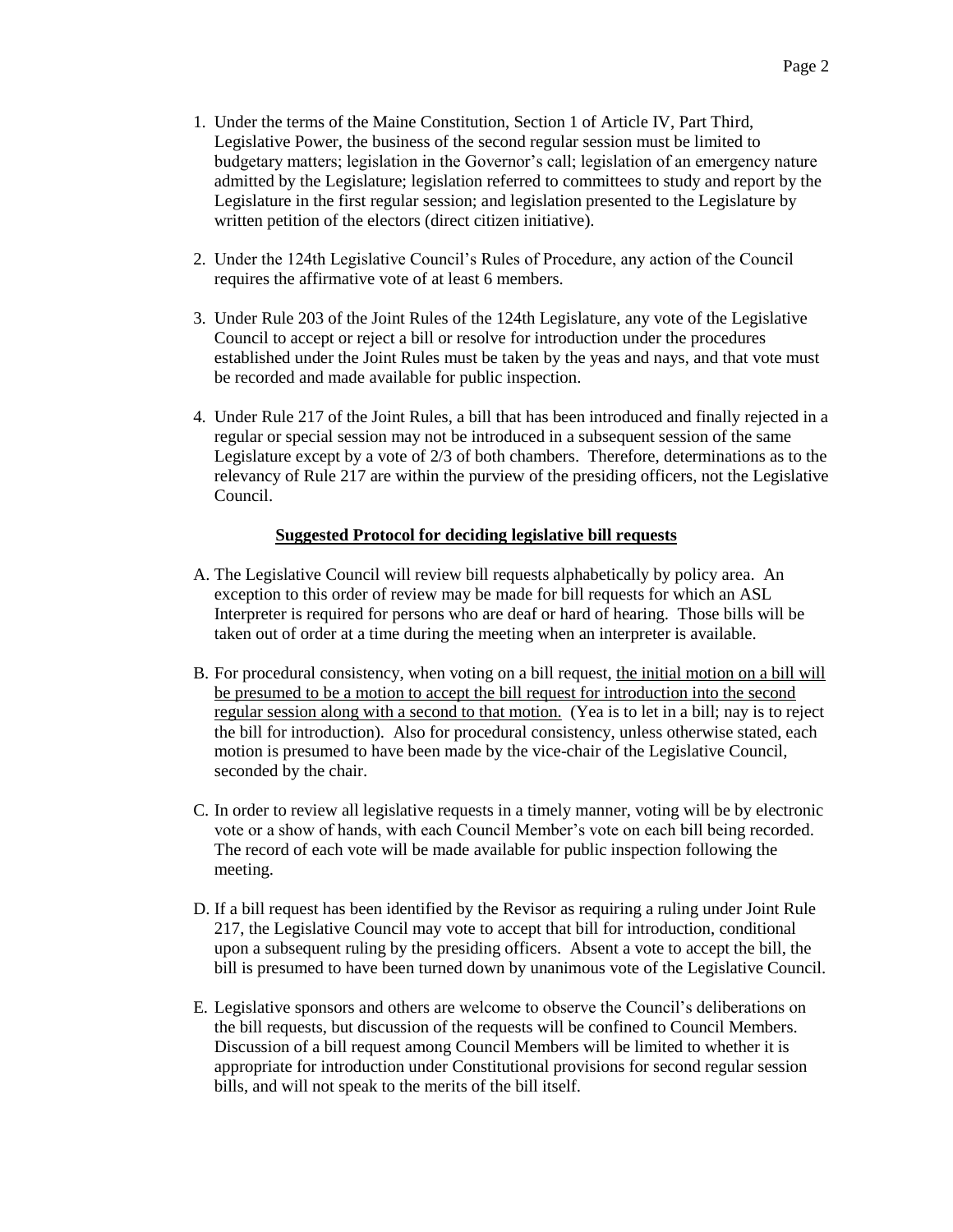- F. If the Legislative Council turns down a bill request, a Legislator may appeal that decision. At a subsequent meeting of the Legislative Council, the Legislator may speak briefly to the bill request under appeal.
- G. A legislative request that has been identified by the Revisor's Office as being closely related to another legislative request that was earlier filed (i.e., having been assigned a lower LR number) or to a carryover bill is presumed to have been turned down by a unanimous vote of the Legislative Council.

**Motion:** That the Legislative Council adopt the suggested protocol, A-G, for deciding legislative bill requests as set forth in the "Procedures for Review of Legislative Bill Requests" document dated October 15, 2009. Motion by Representative Tardy. Second by Senator Mitchell. **Motion passed, unanimous. (10-0)**

## **Item #2: Consideration of Legislative Bill Requests for Introduction In the Second Regular Session of the 123rd Legislature**

The Council proceeded to consider and vote on 373 bill requests in accordance with the adopted protocol, and using an electronic voting system. The council authorized 129 bills for introduction in the second regular session, and tabled 26 bill requests. The council's action on the bill requests is attached.

## **SUMMARY OF SEPTEMBER 23, 2009 MEETING OF LEGISLATIVE COUNCIL**

**Motion:** That the Meeting Summary of September 23, 2009 be accepted and placed on file. Motion by Senator Marraché. Second by Senator Mitchell. **Motion passed unanimous. (10-0)**

## **REPORTS FROM EXECUTIVE DIRECTOR AND COUNCIL OFFICES**

## **Executive Director's Report**

(No Report)

## **Fiscal Report**

Grant Pennoyer, Director, Office of Fiscal and Program Review, reported the following.

## **Revenue Update**

## **Total General Fund Revenue - FY 2010 (\$'s in Millions)**

|             | <b>Budget</b> | Actual  | Var.     | % Var.   | Prior Year | % Growth |
|-------------|---------------|---------|----------|----------|------------|----------|
| September   | \$298.7       | \$270.7 | (\$28.0) | $-9.4\%$ | \$293.0    | $-7.6\%$ |
| <b>FYTD</b> | \$587.4       | \$545.1 | (S42.3)  | $-7.2\%$ | \$602.2    | -9.5%    |

General Fund revenue was under budget by \$28.0 million in September increasing the negative variance for the first quarter of FY 2010 to \$42.3 million or 7.2%. General Fund revenue fell by 9.5% during the first quarter of FY 2010 compared to the same period in FY 2009.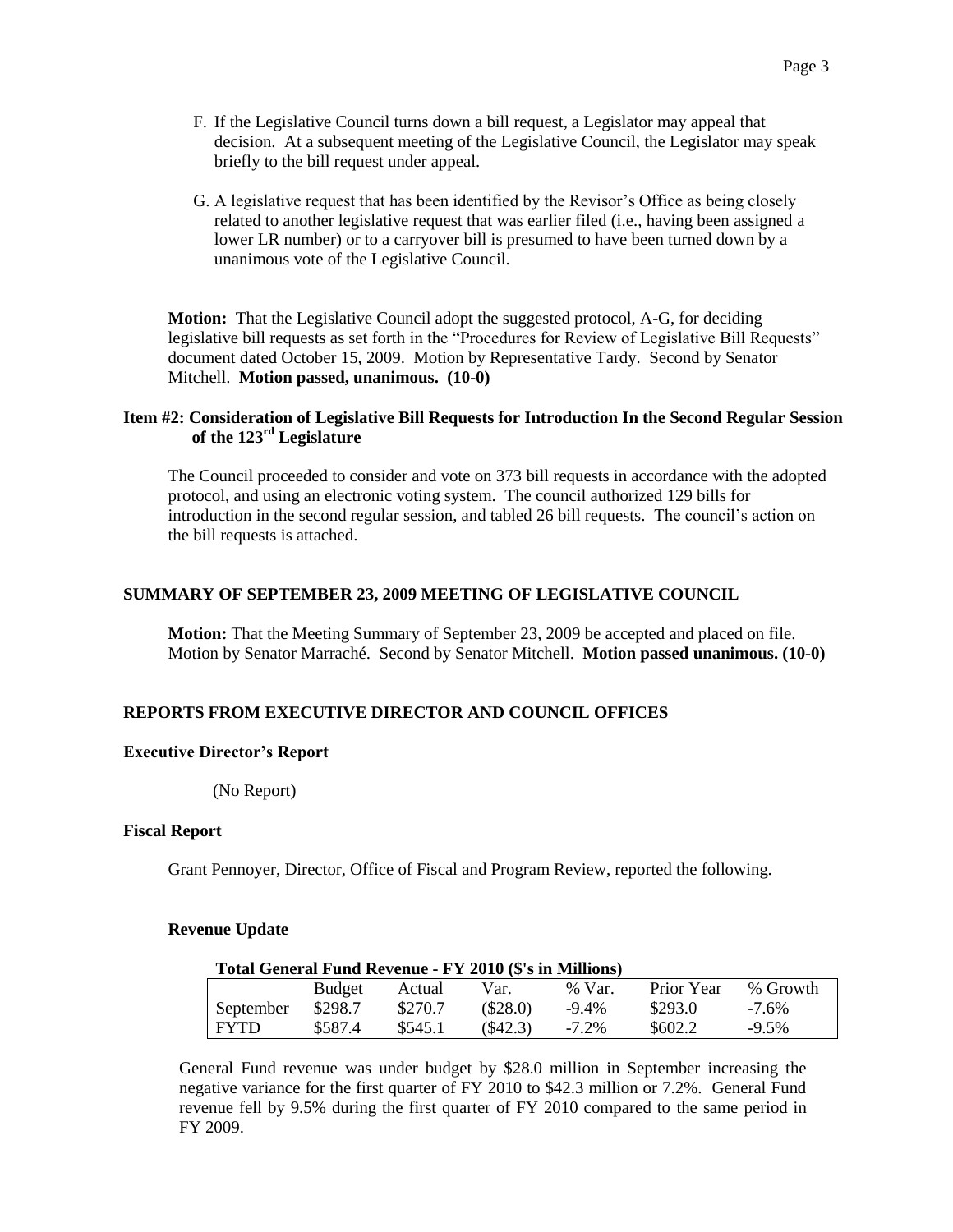Individual Income Tax was the primary factor in September's negative variance. This category was under budget by \$28.0 million in September due to an \$18.4 million shortfall in estimated payments due on September  $15<sup>th</sup>$  and an \$8.9 million (or roughly 10%) shortfall in withholding payments. Individual Income Tax collections for the first quarter of FY 2010 were \$39.3 million below projections.

Sales Tax collections were under budget by \$6.3 million in September and fell \$18.3 million below projections for the first quarter. Sales Tax performance in September (August taxable sales) was disappointing given the return of nice weather in August and the temporary boost to automobile sales from the "Cash for Clunkers" program.

While Corporate Income Tax estimated payments were below budget in September, this category remained above budget through the first quarter. The only other negative variances through the first quarter were in the Estate Tax and Fines, Forfeits and Penalties categories. With the exception of the Sales Tax and Income Tax categories, the remaining revenue categories were above budget by \$15.3 million for the first quarter of FY 2010.

September's revenue performance has prompted the Governor to begin the process of curtailing allotments. He is also preparing for a shortfall in the \$200 million range to be addressed by a supplemental budget for the Second Regular Session.

| TUMI INŽIIWAY FUNU INTENDIC - FT ZUTU (9 S III MINIUMS) |                      |        |        |          |                            |           |  |
|---------------------------------------------------------|----------------------|--------|--------|----------|----------------------------|-----------|--|
|                                                         | <b>Budget</b> Actual |        | Var.   | % Var.   | <b>Prior Year</b> % Growth |           |  |
| September \$27.9                                        |                      | \$25.9 | (S2.0) | $-7.3\%$ | \$31.0                     | $-16.5\%$ |  |
| FYTD                                                    | \$59.0               | \$61.9 | \$3.0  | $5.1\%$  | \$63.0\$                   | $-1.7\%$  |  |

#### **Total Highway Fund Revenue - FY 2010 (\$'s in Millions)**

Mr. Pennoyer's written report summarized the status of Highway Fund revenue and the Dirigo Health Fund, and provided a status report on cash balances. Mr. Pennoyer commented that the state will require tax anticipation note borrowing in November.

Legislative Council Chair Pingree asked when the Revenue Forecasting Committee will meet. Mr. Pennoyer answered that the Consensus Economic Forecasting Commission will meet on Monday, October  $26<sup>th</sup>$  at 9:30 AM and the Revenue Forecasting Committee will meet on Tuesday, November  $17<sup>th</sup>$  at 10:00 AM.

## **Status of Legislative Studies**

Mr. Norton provided a written status report that is included in the Legislative Council meeting materials.

## **REPORTS FROM COUNCIL COMMITTEES**

#### **1. Personnel Committee**

Chair Pingree noted that the Personnel Committee is still in the process of reviewing applicants for the Legislative Information Technology Director position.

## **2. State House Facilities Committee**

(No Report)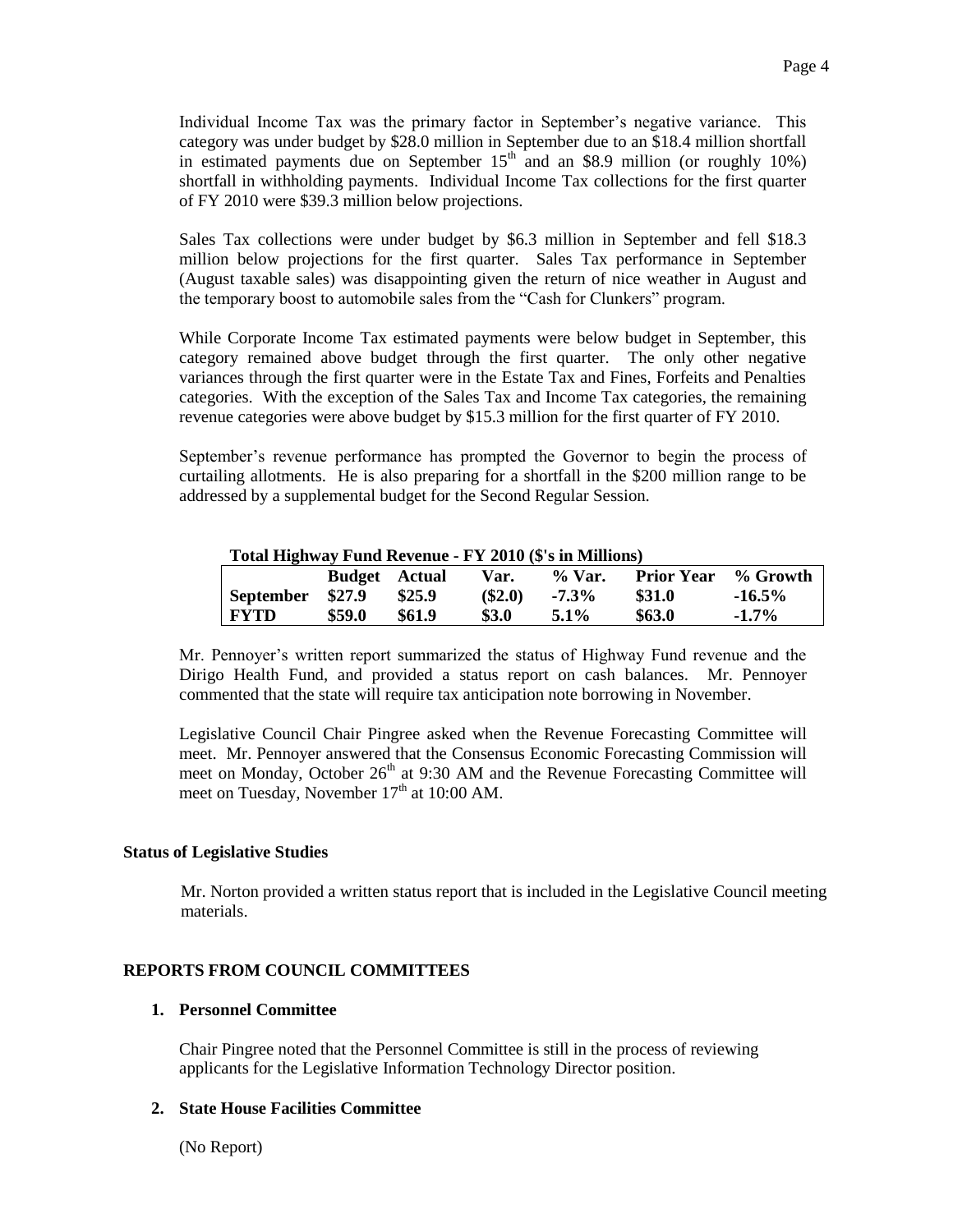## **3. Budget Subcommittee**

(No Report)

## **4. CSG Annual Meeting Planning Subcommittee**

Senator Bartlett, co-chair reported that the subcommittee had met on October 7, 2009. Invitees to the meeting included representatives of private sector businesses who may be strong candidates to serve on a "Host Committee" and assist in fund-raising for the event. CSG/ERC representatives attended the meeting as well. The subcommittee will meet in November to figure out how to raise \$300,000 in a relatively short period. Senator Bartlett stated that he had started to reach out to folks, and spoke with them about what CSG is about and encouraging them to get involved. He said that he has received positive feedback and that most of the businesses he spoke with wanted to participate in some way.

Senator Marrache asked if the date for the November meeting has been set yet.

Senator Bartlett responded that he will work with Executive Director Boulter to see if meeting on or about the date of the next Legislative Council meeting is feasible.

Chair Pingree noted that the next meeting on November  $5<sup>th</sup>$  is the meeting when the Legislative Council will hear legislator appeals.

There was no Old Business. Chair Pingree then proceeded to **Item 3** under New Business.

## **NEW BUSINESS**

## **ITEM #3: Notification from the State of Maine Department of Audit that the Single Audit of the State of Maine for the year ended June 30, 2009 is being performed.**

Mr. Boulter reported that the letter from the State Auditor regarding the State Single Audit is for informational purposes only. No Legislative Council action is required.

## **ITEM #4: Collective Bargaining Matters**

**Motion:** That, in accordance with 1 MRSA section 405, subsection 6, the Legislative Council enter into an executive session for the purposes of discussing collective bargaining negotiations between the employee representative for the Administrative Unit of Legislative Employees and the Legislative Council. Motion by Chair Pingree. Second by Senator Mitchell. **Motion passed, unanimous. (9-0) [Representative Tardy absent for vote.]**

The council went into executive session at 2:17 P.M.. The council ended its executive session at 2:28 P.M. Motion by Senator Raye. Second by Senator Mitchell. **Motion to adjourn passed, unanimous. (9-0) [Representative Tardy absent for vote.]**

The Legislative Council resumed its general meeting.